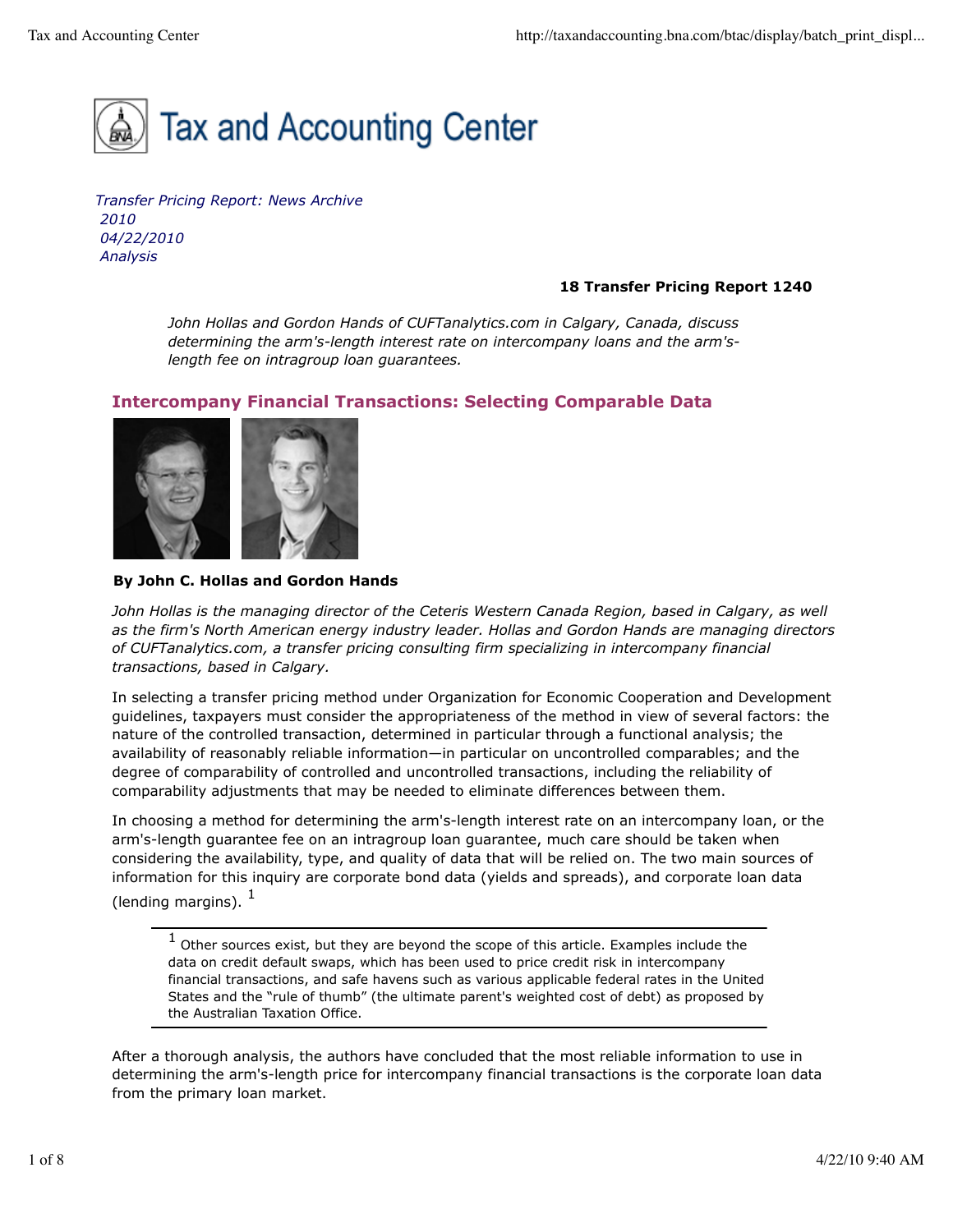## **Corporate Bond Data**

There are two sources of corporate bond data: primary market data and secondary market data.

Primary market data consists of new corporate bond issues, including other types of fixed-income securities, such as medium-term note issuances. Depending on market conditions, this type of data is not readily available and is usually concentrated in higher credit quality issuers. The problem, from a transfer pricing perspective, is the lack of sufficient available data to use from the primary bond market on a regular basis.

The second source of corporate bond data is the secondary bond market. This data consists of daily yields-to-maturity for corporate bonds traded on that day with specific credit rating categories and is readily available. For example, it is possible to obtain sufficient data on the yield for a five-year BBB+ bond or any other maturity and credit rating category on a daily basis and then average the daily data over any time period.

But is the average corporate bond yield data sufficiently reliable to use for transfer pricing purposes?

Consider the daily corporate  $^2$  bond yields for June 2009 (21 business days) for both the BBB- (Baa3) and BB+ (Ba1) ratings, which go from investment-grade to non-investment-grade even though the difference between them is only one notch. After deducting the same-day one-year Treasury bill yield from the daily bond yield, the median and interquartile statistics for the bond yield spreads were calculated. The results are presented in the following table:  $3$ 

 $2$  The data includes only bonds issued by U.S. industrials and does not include financials such as banks and finance companies.

 $3$  The table is constructed from the June 2009 daily closing yields for all "one year to maturity" corporate bonds of the specific credit rating. The data is sourced from Bloomberg: the one-year Baa3 code is C0101Y and the one-year Ba1 code is C5061Y.

|            | <b>BBB-</b> | $BB+$ |
|------------|-------------|-------|
| <b>Max</b> | 4.43%       | 5.82% |
| Upper Q    | 4.35%       | 5.44% |
| Median     | 4.26%       | 5.10% |
| Lower O    | 4.02%       | 4.96% |
| Min        | 3.73%       | 4.63% |

Did the credit risk of the issuers of these bonds differ that significantly during the month? All of the bonds were of the same credit rating, so if they have the same credit risk, why do the yields differ? There are two general answers. First, the credit rating is not always an accurate reflection of the current credit risk perceived by the secondary bond market participants. Second, the yield for a specific bond depends on supply and demand factors or relative liquidity of the bond. Consequently, does corporate bond data from the secondary bond market meet the comparability standards set by the OECD's transfer pricing guidelines to achieve an arm's-length result?

Corporate bond yields and yield spreads are impacted by more than just the level of credit risk associated with the credit rating category of the bond. There are significant comparability differences,

in particular in liquidity risk and other non-credit risk related factors,  $^4$  that could impact the yield or yield spread and would need to be adjusted reliably and quantifiably to meet the arm's-length principle. In the authors' experience there is no consensus on how to make comparability adjustments for liquidly and other non-credit-related factors to the bond data. Now, the question is: Why is data from the secondary corporate bond market still being used to price a primary market loan transaction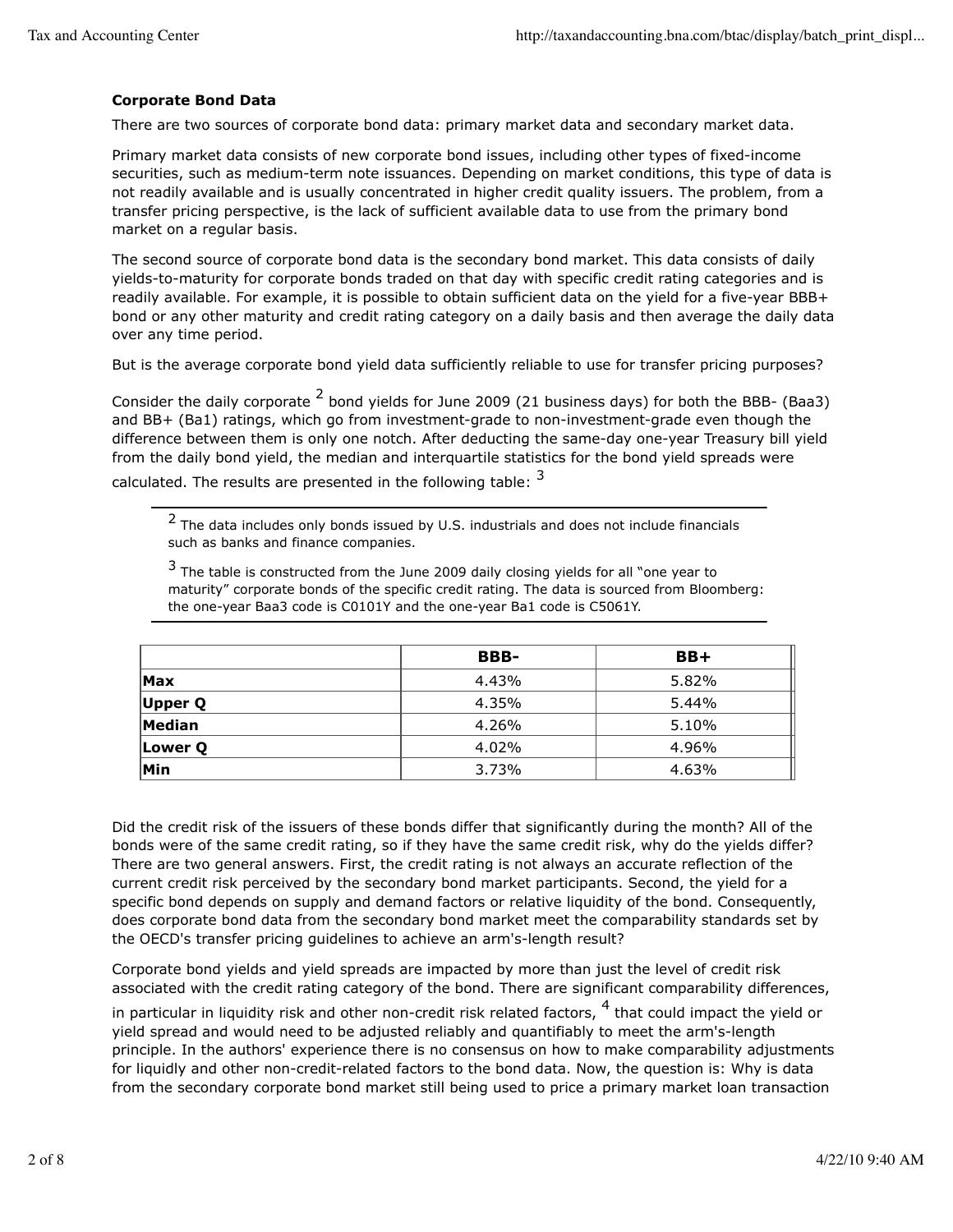when it is difficult—if not impossible—to make comparability adjustments?

4 This is commonly referred to as the "credit spread puzzle" in academic literature. For an overview, *see* the Economic Letter issued by the Federal Reserve Board of San Francisco: Christensen, Jens, "The Corporate Bond Credit Spread Puzzle," FRBSF Economic Letter, No. 2008-10, 3/14/08.

Another comparability factor, in determining an arm's-length price for any type of intercompany transaction, is the level of market. Without reliable and quantifiable comparability adjustments, it is not appropriate to compare transactions occurring at the wholesale level of the market to those occurring in the retail market for purposes of determining the arm's-length price. Why, then, is it appropriate to compare data from the secondary bond market to an intercompany loan transaction that essentially is in the primary loan market?

Corporate bond yields in the secondary bond market are driven mainly by three risk factors:

• interest rate risk—the relative change in market interest rates;

• credit risk—a change in the credit quality of the specific bond issue or corporate issuer being traded; and

• liquidity risk—the relative supply of, and demand for, this type of corporate bond—or corporate bonds in general—by investors in the secondary bond market.

## **Changes in Market Interest Rates**

Corporate bonds, as well as other fixed-income securities, usually are issued with a fixed interest rate or coupon. An investor purchasing corporate bonds in the secondary bond market would be concerned about changes in the market interest rate relative to the corporate bond's fixed coupon rate. The resale price of a corporate bond will move in the opposite direction of a change in market interest rates, which includes in the market interest rate the investor's expectation of future inflation rate or inflation risk. However, the impact on the resale price of the bond due to interest rate change will depend on the length of the remaining maturity of the corporate bond. Generally, the longer the remaining maturity of the bond, the greater the interest rate risk, as illustrated in the concept of a yield curve. A normal yield curve would be upward sloping with a significant difference in yield between short-term bonds and long-term bonds, holding the credit quality constant.

There are other related issues, such as the reinvestment risk. Some corporate bonds will have call features in which a bond can be redeemed at a specified price or ratio by the issuer prior to the bond's maturity date. Thus, if interest rates decline sufficiently, the issuer may exercise the call option and refinance the bond at a lower interest rate. While this is an attractive and valuable feature for the issuer, it makes the bond issue less desirable for the investor. So, the investor will demand a higher yield to hold this bond. For most corporate bonds with call features, data is available on the optionadjusted spread allowing for a reliable comparability adjustment.

#### **Changes in Bond Credit Quality or Credit Risk**

Clearly, a perceived change in the credit quality of the corporate bond would result in a change in the bond yield (and yield spread). But this is more than just a change in the external credit rating of a specific corporate bond. It is the bond investor's perception of a change in the credit quality of the corporate bond issuer or the specific bond issue, as measured by the expected default rate, that would result in a change in the bond yield.

Corporate bond yield data is tracked by the credit rating categories of the bond. Even if the credit rating has not changed—notwithstanding any credit watch signals given by the credit rating agency—the bond investor's perception of the credit quality of the bond issuer may have changed such that the bond investor does not consider the credit rating to be an accurate reflection of the bond's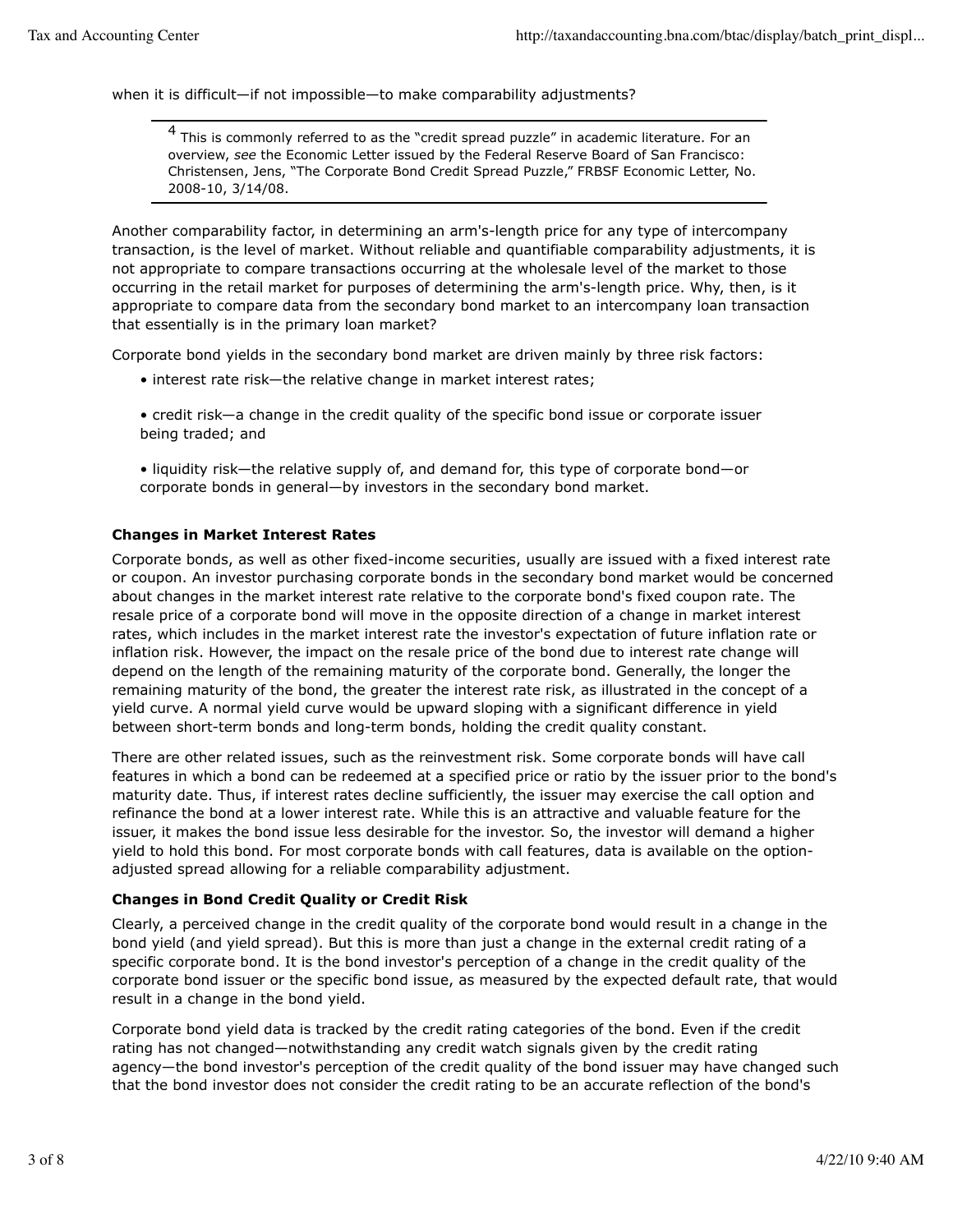credit quality and the bond investor's perception of the credit quality of the bond would be reflected in the bond yield but not necessarily the credit rating. Therefore, the secondary corporate bond yield data based on credit rating categories may not be an accurate reflection of the yields for bonds by credit rating category. In other words, this may not be an "apples to apples" comparison. This problem with the data also makes it difficult to conclude that the observed differences in the yield spreads between corporate bonds with the same maturities but with different credit ratings is due entirely to the differences in credit quality.

Perhaps a better way to organize the data would be to find a proxy for the bond investor's expected default rates for corporate bonds at the time of the resale or secondary bond market transaction. One such credit risk measure is the one-year forward-looking probability of default. Since this data is publicly available on a daily basis for corporate bond issuers, it would be a more accurate way to organize the data and reflect the change in credit quality.

## **Liquidity Risk: Supply and Demand Factors**

Generally, it is possible to observe the presence of an illiquid market for certain corporate bonds by the magnitude of the difference between what an investor would be willing to purchase the bond for and what the holder of the bond would be willing to sell the bond for. The wider the spread between bid and offer, the more illiquid the market for that bond.

Overall, the corporate bond or secondary market is relatively liquid, at least for investment-grade issues (despite being somewhat illiquid compared with the market for government debt securities). However, sometimes specific corporate bonds or credit quality categories (say, non-investment-grade) of bonds are in limited demand by investors and are relatively illiquid. The liquidity risk impact is observable in the sharp increase in the yield and yield spread for corporate bonds at the bottom category of investment grade (BBB-/Baa3) and non-investment grade (equal to or less than BB+/Ba1) bonds.

Continuing with the example of corporate bond yield spreads in June 2009, the difference in the yield spreads fluctuated by as much as 117bp (see the following table). Could this difference be attributed to the higher credit risk of the non-investment-grade bonds (BB+) compared to the investment-grade bonds (BBB-)? Or could this yield spread difference be due to the relative liquidity of investment-grade bonds compared to non-investment-grade bonds?

|            | <b>BBB- / BB+ Difference</b> |
|------------|------------------------------|
| <b>Max</b> | 1.69%                        |
| Upper Q    | 1.62%                        |
| Median     | $0.80\%$                     |
| Lower Q    | $0.69\%$                     |
| Min        | 0.52%                        |

In the previous example for BBB- rated bonds for June 2009, there also is an unexplained fluctuation in the yield spread of 70bp. In addition to the previously mentioned data collection problem that is based on using credit ratings, one other likely reason for yield spread fluctuation is daily changes in supply and demand factors that result in a change in the liquidity premium being sought by investors in the secondary bond market for BBB- rated corporate bonds. The secondary bond market is relatively more illiquid for non-investment-grade corporate bonds. So, it is not surprising to observe an even greater difference in the yield spread for the BB+ rated bonds (119bp).

Liquidity risk in corporate bonds is at the heart of the credit spread puzzle,  $^5$  which has been examined by academics and finance professionals for decades. <sup>6</sup> The puzzle is that the observed credit or yield spreads—the actual corporate bond yield less the default-free rate—for corporate bonds is much higher than the implied credit risk based on the probability of default and loss given default (LGD)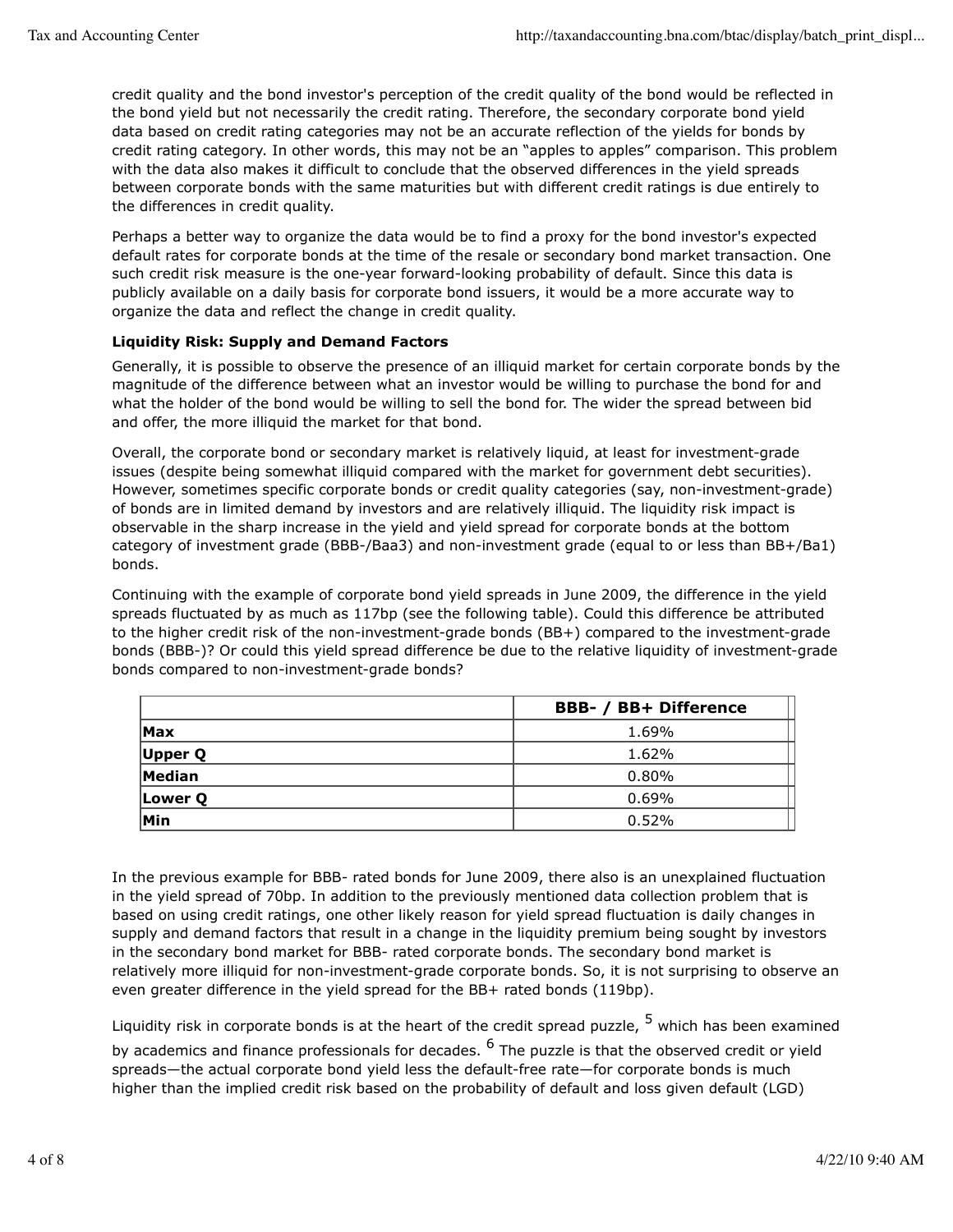analysis used by credit risk management professionals in financial institutions and industry.

5 Amata, J.D., and Remolana, E.M., "The Credit Spread Puzzle," *BIS Quarterly Review*, 12/5/03, pp. 51-63.

6 Altman, E.I., "Measuring Corporate Bond Mortality and Performance," *Journal of Finance*, 44 (1989), pp. 902-22.

Based on Moody's 2009 corporate default and recovery rate report, the expected credit loss rate for the whole letter Baa credit rating (BBB in Standard & Poor's rating scale) is 0.480 percent, or about 48bp. However, in June 2009 the observed average yield spread on an option adjusted spread basis for a Baa3 rated corporate bond was 466bp. That is almost 10 times the estimated credit risk. This is the credit spread puzzle.

Most attempts to explain the credit spread puzzle have focused on the liquidity risk premium a bond investor would require to own this asset class as an investment. But liquidity risk is not the whole story. Without fully understanding the factors that have a major impact on the corporate bond yields and yield spreads, there is no starting point for making reliable comparability adjustments.

Refer to the Appendix for a review of selected academic literature on the credit spread puzzle.

#### **Corporate Loan Data**

In the past decade or so, the secondary loan market has evolved and matured. Theoretically, the purpose of this market is to facilitate a risk mitigation strategy by lenders or banks. Lenders would continue to be active in the corporate loan origination market. However, they would be able to sell the loan or a portion of it to other market participants if the lenders are overexposed to that particular corporate borrower, the industry or economy, or the country or geography. The problems with using this secondary loan market data are similar to the problems with using data from the secondary bond market. The transactions occurring between banks or financial institutions are motivated by other factors, including the credit quality of the underlying loan, in determining the yield on the resale of the corporate loan. So, to use this type of data in pricing intercompany financial transactions the differences would need to be adjusted for in a reliable manner. The question is, can this be done?

Next, consider the characteristics of the primary corporate loan market, which originates loan transactions between a lender (usually a syndicate of banks or other types of financial institutions) and a corporate borrower. Typically, corporate loans are priced based on a reference rate—a published market rate that acts as a proxy for the lender's cost of funds, plus a lending margin—that provides a return to the lender for credit risk, non-interest expenses, and profit. The data on lending margins for corporate loans is available in publicly filed credit agreements with the Securities and Exchange Commission. The following table shows the number of comparable uncontrolled financial transactions (CUFTs) from the credit agreements (including all tranches with sufficient pricing data) filed by U.S. borrowers for 2004 through June 2009.

| <b>CUFT Agreements with U.S. Borrowers</b> | <b>Number</b> |
|--------------------------------------------|---------------|
| 2004                                       | 4,521         |
| 2005                                       | 4,738         |
| 2006                                       | 4,753         |
| 2007                                       | 4,450         |
| 2008                                       | 2,515         |
| January to June 2009                       | 1,770         |

While obtaining similar data in other countries with less stringent filing requirements is more difficult, there are methods to adjust for differences in the pricing of credit risk embedded in the lending margins. Specifically, there can be a difference in the severity of the loan loss, should the borrower default, due to differences in bankruptcy or other legislation in various countries. Therefore, the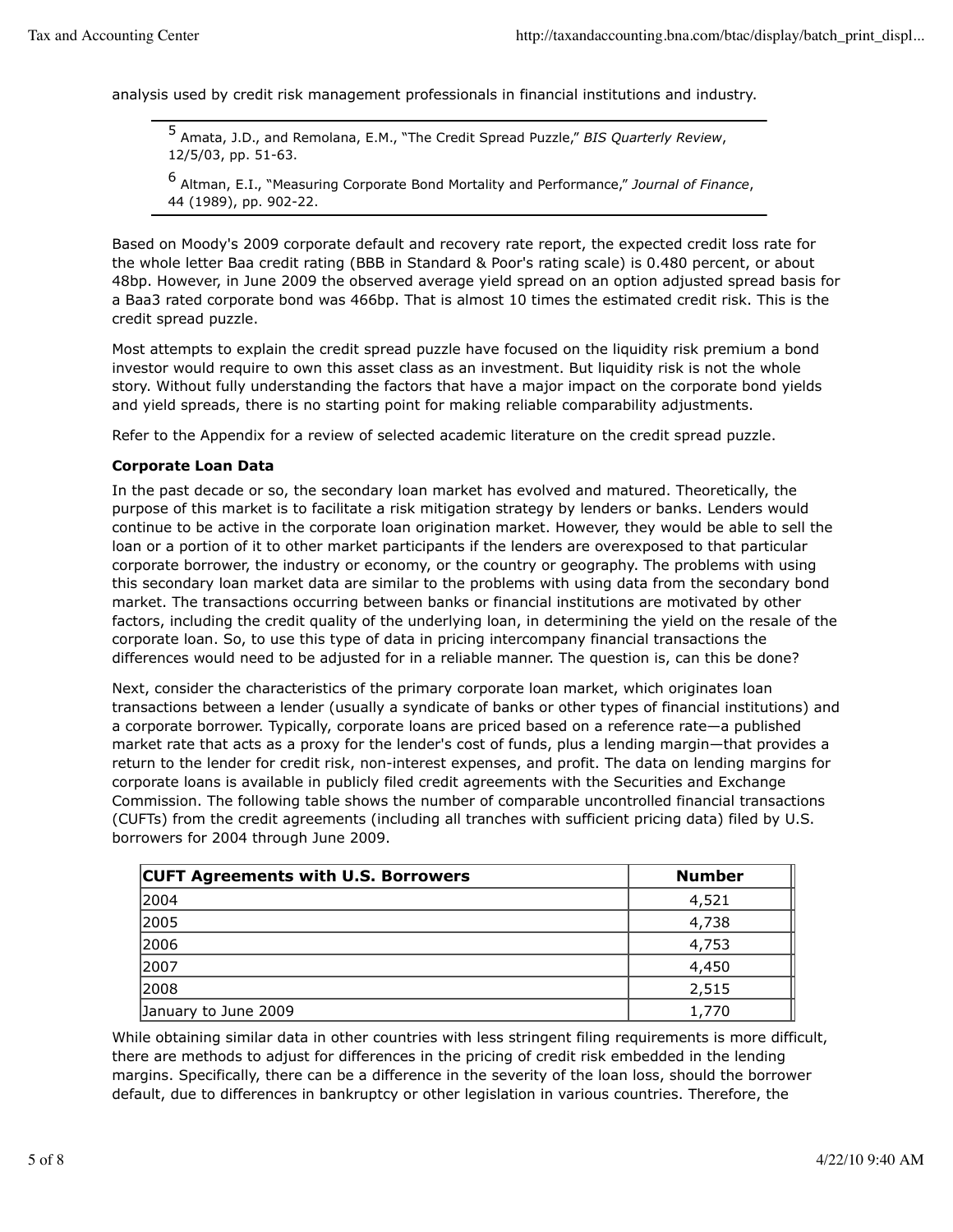differences in the LGD are a basis for quantifying and making a comparability adjustment to the U.S. data for the use of that data for related-party borrowers in other countries.

As discussed above, unlike corporate bond spreads, credit spreads (or lending margins) on corporate loans focus primarily on the credit risk component as opposed to secondary bond market factors (such as liquidity risk) that are not characteristics of an intercompany loan. To illustrate this point, the authors searched for yield data on 10-year corporate bonds (rated B3/B-) from the secondary bond market in pricing an intercompany loan transaction to a U.S. related-party borrower in December 2008. The result was a range of observed bond yields on an option-adjusted-spread basis between 15.25 percent and 17.22 percent. The authors then searched for comparable loan transactions—such as credit agreements filed with the SEC—in the primary corporate loan market and determined an arm's-length range of interest rates at 6.6 percent to 8.2 percent, with a median of 8 percent. The higher yields on corporate bonds are required to compensate investors for increased liquidity risk and the investors' perception of potentially higher default rates on corporate bonds in the next year or so.

## **Conclusion**

In the authors' opinion, the use of corporate bond data from the secondary bond market does not meet the arm's-length standard unless comparability adjustments can be made for the major differences (such as liquidity risk) in a reliable manner. Therefore the most reliable data to apply the transfer pricing method, with comparability adjustments for execution date, asset class, tenor, industry and geography),  $^7$  is the corporate loan data from the primary loan market.

<sup>7</sup> *See* "Comparability Adjustments: Finding an Arm's-Length Interest Rate," 18 *Transfer Pricing Report* 525, 9/24/09.

## **Appendix: Review of Selected Literature on the Credit Spread Puzzle**

**Amato & Remolana (2003)** noted that spreads on corporate bonds tend to be many times wider than what would be implied by expected default losses alone. These spreads are the difference between yields on corporate debt subject to default risk and government bonds free of such risk. While credit spreads are often understood as the compensation for credit risk, it has been difficult to explain the precise relationship between spreads and such risk. For example, in 1997–2003 the average spread on BBB- rated corporate bonds with three to five years to maturity was about 170bp at annual rates. Yet, during the same period, the average yearly loss from default amounted to only 20bp. In this case, the spread was more than eight times the expected loss from default. The wide gap between spreads and expected default losses is what the authors call the credit spread puzzle. In this article, the authors argue that the answer to the credit spread puzzle might lie in the difficulty of diversifying default risk. Most studies to date have implicitly assumed that investors can diversify away the unexpected losses in a corporate bond portfolio. However, the nature of default risk is such that the distribution of returns on corporate bonds is highly negatively skewed. Such skewing would require an extraordinarily large portfolio to achieve full diversification. Evidence from the market for collateralized debt obligations (CDOs) indicates that in practice such large portfolios are unattainable and thus unexpected losses are unavoidable. Hence, the authors argue that spreads are so wide because they are pricing undiversified credit risk.

Amato, J.D. & Remolana, E.M., "The Credit Spread Puzzle," *BIS Quarterly Review*, 12/5/03.

**Collin-Dufresne, Goldstein & Helwege (2003)** focused on "contagion" risk, whereby the default of one firm affects the market's perception of the risk in other firms. One example is the default of Enron, which raised concern about the quality of accounting and auditing across the market. Such risk cannot be diversified away and the evidence suggests that this may account for a significant part of the credit spread—for example, up to 20bp. Collin-Dufresne et al. suggested that the size of the contagion risk premium may relate to a "flight-to-liquidity" effect, as per Longstaff (see below), rather than a reflection of future default risk.

Collin-Dufresne, P., Goldstein, R.S., and Helwege, J., "Is Credit Event Risk Priced? Modeling Contagion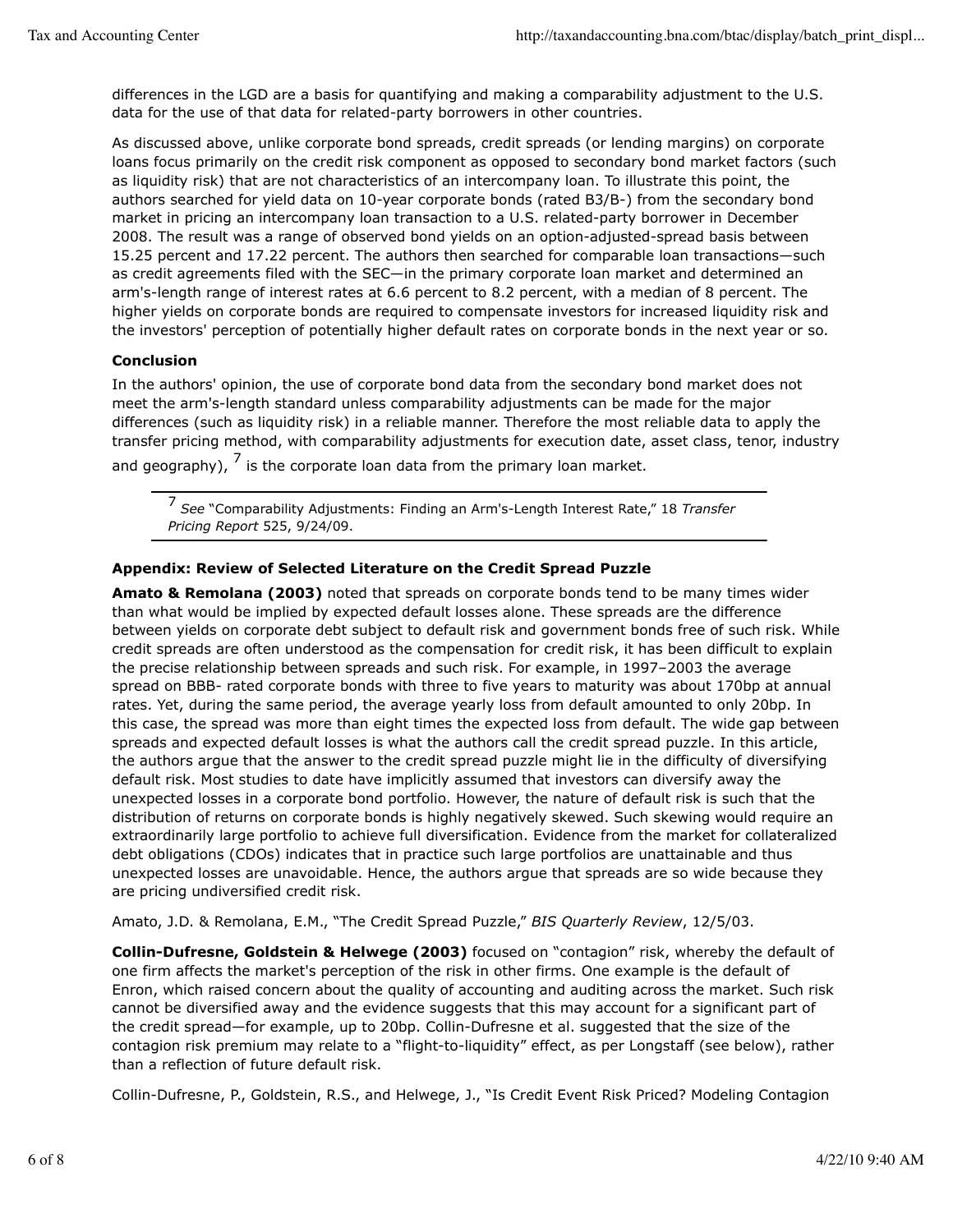via the Updating of Beliefs," Working Paper, Carnegie Mellon University, 2003.

**Dionne, Gauthier, Hammami, Maurice & Simonato (2004)** extended the model of Elton, Gruber, Agrawal, and Mann (see below) to allow for the small-sample bias in the historic data. They found that the expected default rates explain a much higher proportion of the credit spread. For example, 37 percent compared to 17.8 percent in Elton et al. for A- rated bonds and 76 percent compared to 34 percent for BBB- rated bonds.

Dionne, G., Gauthier, G., Hammami, K., Maurice, M., and Simonato, J.G., "Default Risk on Corporate Yield Spreads," Working Paper, HEC Montreal, 2004.

**Driessen (2005)** analyzed the spread on BBB- rated corporate bonds and identified six components:

- systematic risk (both expected defaults and beta effect)—33 percent;
- default-jump premium—24 percent;
- firm-specific factors—4 percent;
- negative correlation of interest rate risk—9 percent;
- corporate tax effects—33 percent; and
- liquidity premium—13 percent.

Driessen, J., "Is Default Event Risk Priced in Corporate Bonds?" *Review of Financial Studies*, 2005.

**Elton, Gruber, Agrawal & Mann (2001)** explain the spread between rates on corporate and government bonds, showing that expected default accounts for a surprisingly small fraction of the premium in corporate rates over treasuries. While state taxes explain a substantial portion of the difference, the remaining portion of the spread is closely related to factors commonly accepted as explaining risk premiums for common stocks. Both the time series and cross-sectional tests support the existence of a risk premium on corporate bonds.

Elton, E.J., Gruber, M.J., Agrawal, D., and Mann, C., "Explaining the Rate Spread on Corporate Bonds," *The Journal of Finance*, Vol. LVI, No. 1, 2001.

**Huang & Huang (2003)** obtained a lower estimate than Elton et al. of the portion of the credit spread that can be explained by credit risk. Huang & Huang surveyed structural credit models and concluded that only between 20 percent and 30 percent of the credit spread can be explained by credit risk for investment-grade corporate bonds, although the proportion is much higher for high-yield junk bonds.

Huang, J. and Huang M., "How Much of the Corporate-Treasury Yield Spread Is Due to Credit Risk?" Working Paper, Stamford University, 2003.

**Hull, Preduscu & White (2003)** observed that historical default rate statistics typically cover only the period since 1970. So, market participants may allow for the risk of more extreme events occurring than observed in this relatively short period. Hull et al. also suggested there may be an agency effect because portfolio managers are not incentivized to seek maximally diversified portfolios, particularly if this reduces expected returns.

Hull, J.C., Predescu, M., and White, A., "Bond Prices, Default Probabilities and Risk Premiums," Working Paper, University of Toronto, 2003.

**Longstaff (2004)** compared the prices of U.S. Treasury bonds to those issued by REFCORP, a U.S. Government agency, which are effectively guaranteed by the U.S. Treasury but are less liquid. Longstaff found significant evidence of a "flight to liquidity" effect, whereby U.S. Treasuries command a premium, particularly in times of uncertainty in financial markets such as the Russian default in